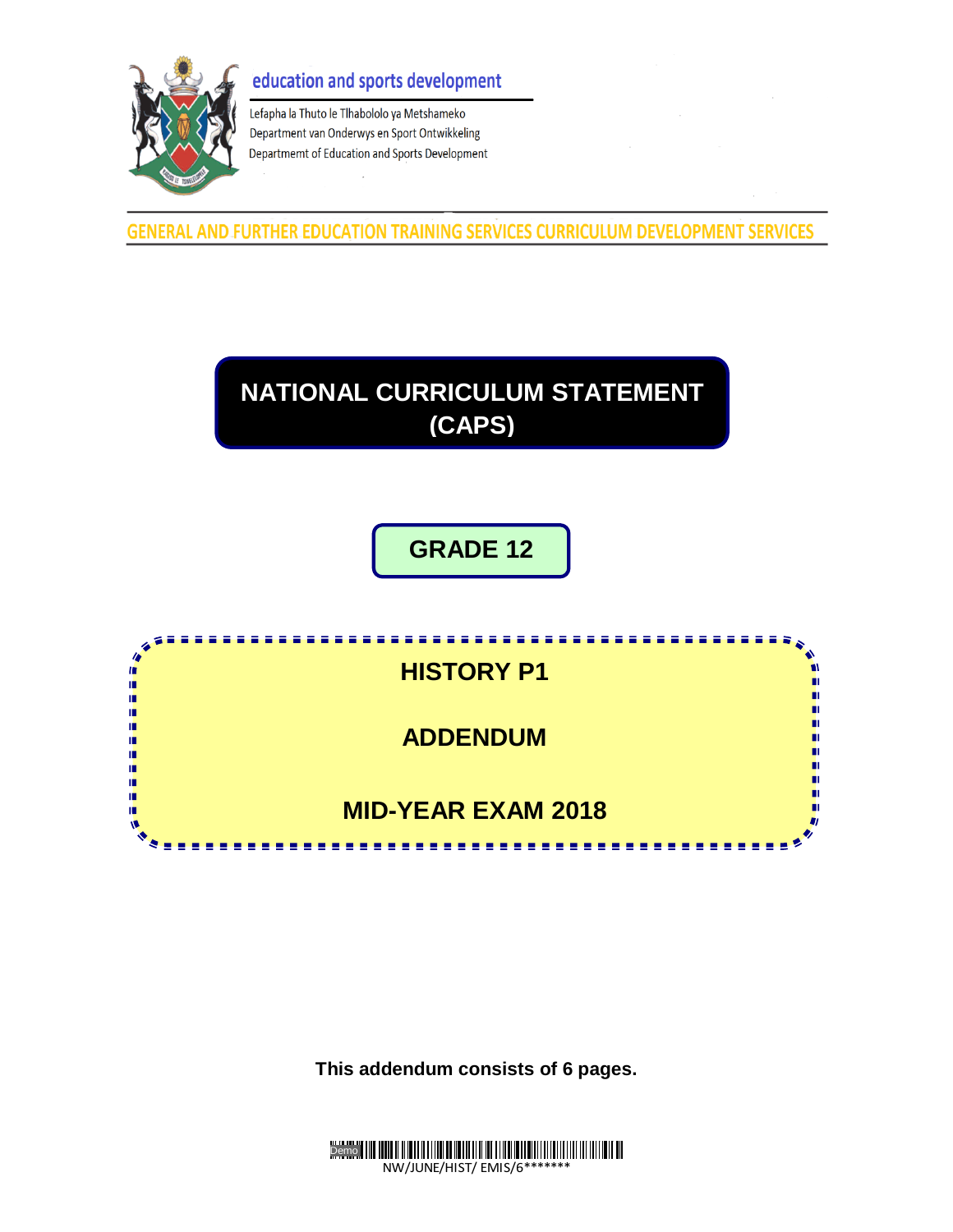#### **QUESTION 1: HOW DID AFRICAN AMERICAN LEADERS CONTRIBUTE TO THE BLACK POWER MOVEMENT IN THE UNITED STATES OF AMERICA IN THE 1960s?**

#### **SOURCE 1 A**

This source explains the reasons that led to the emergence of the Black Power Movement in the United States in the 1960s.

Finally, in 1964, the U.S. Congress passed a Civil Rights Act and in 1965, a Voting Rights Act.

The Civil Rights Movement, and the new laws that were passed as a result, led to progress in gaining equality for black Americans. But not all African Americans were impressed with the Civil Rights Movement. In reality, prejudice (preconceived opinion) still existed. African Americans still experienced racial discrimination, lower wages than whites and higher crime rates in their inner city neighbourhoods.

Many young African Americans in particular wanted to speed up real social change. They saw the Civil Rights Movement as too mainstream, and unable to give blacks the same opportunities as whites – socially, economically and politically…

By the mid-1960s, dissatisfaction with the pace of change was growing, and the Black Power Movement arose out of this dissatisfaction. The Black Power Movement argued that in order to achieve genuine integration, blacks first had to unite in solidarity and become self-reliant.

…The Black Power Movement was very broad, (and should perhaps be more accurately described as the Black Power Movements) and aimed to express a new racial consciousness among black people in the United States. The Movement had various meanings and interpretations. Significant aspects included the following: Racial dignity and self-reliance. This meant freedom from white authority in both economics and politics.

Stokely Carmichael summed up the Black Power philosophy with these words: 'I'm not going to beg the white man for anything I deserve – I'm going to take it. We want black power.'

[From: https://v1.sahistory.org.za>classroom/grade12/3\_1\_3.htm. Accessed on 12 April 2018.]

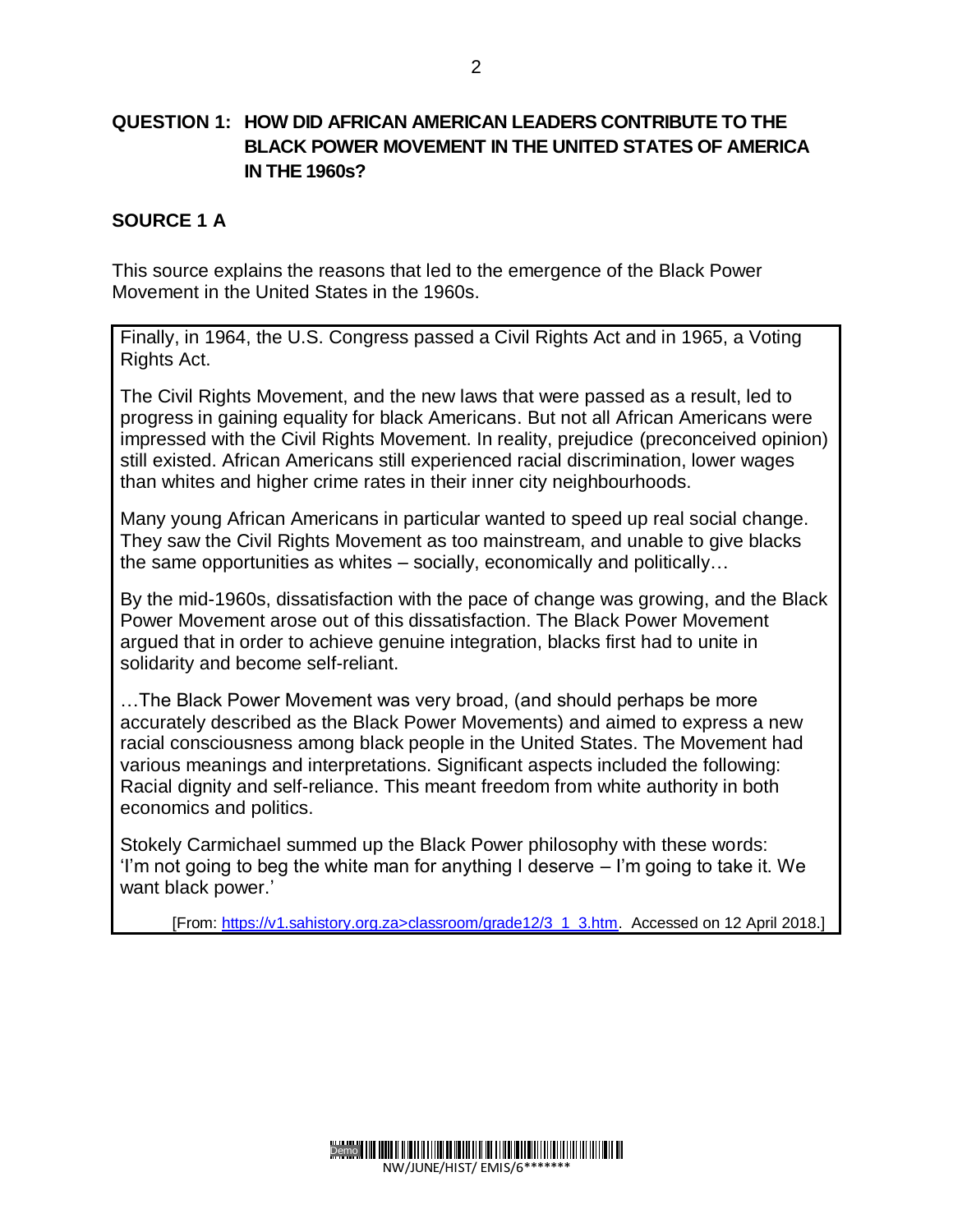#### **SOURCE 1 B**

This extract is from a speech delivered by Malcolm X, titled '*The Ballot or the Bullet',* on 12 April 1964 in Detroit Michigan. It explains the Black Power philosophy.

The political philosophy of Black Nationalism only means that the black man should control the politics and the politicians in his own community…to carry on a political program of re-education to open our peoples eyes, make us become more politically conscious, politically mature, and then whenever we get ready to cast our ballot, that ballot will be cast for a man of the community who has the good of the community at heart. The economic philosophy of Black Nationalism only means that we should own, operate and control the economy of our community…

This government has failed us; … the white liberals who have been posing as our friends have failed us. .. We need a self-help program, a do-it-yourself philosophy, a do-it-right-now philosophy, a it's-already-too-late philosophy… Black Nationalism is a self-help philosophy… This is a philosophy that eliminates the necessity for division and argument...

As long as you got a sit-down philosophy, you'll have a sit-down thought pattern, and as long as you think that old sit-down thought you'll be in some kind of sit-down action... It's not so good to refer to what you're going to do as a sit-in… An old woman can sit. An old man can sit… A coward can sit. Anything can sit. Well you and I have been sitting long enough, and it's time today for us to start doing some standing, and some fighting to back that up.

… Join any kind of organisation, civic, religious, fraternal, political, or otherwise that's based on lifting the black man up and making him master of his own community.

It'll be the ballot or it'll be the bullet. It'll be liberty or it'll be death. And if you're not ready to pay that price don't use the word freedom in your vocabulary.

> [From [http://malcolmxfiles.blogspot.co.za/2013/06/the-ballot-or-bullet-april-12-1964.html/m=1.](http://malcolmxfiles.blogspot.co.za/2013/06/the-ballot-or-bullet-april-12-1964.html/m=1) Accessed on 23 April 2018.]

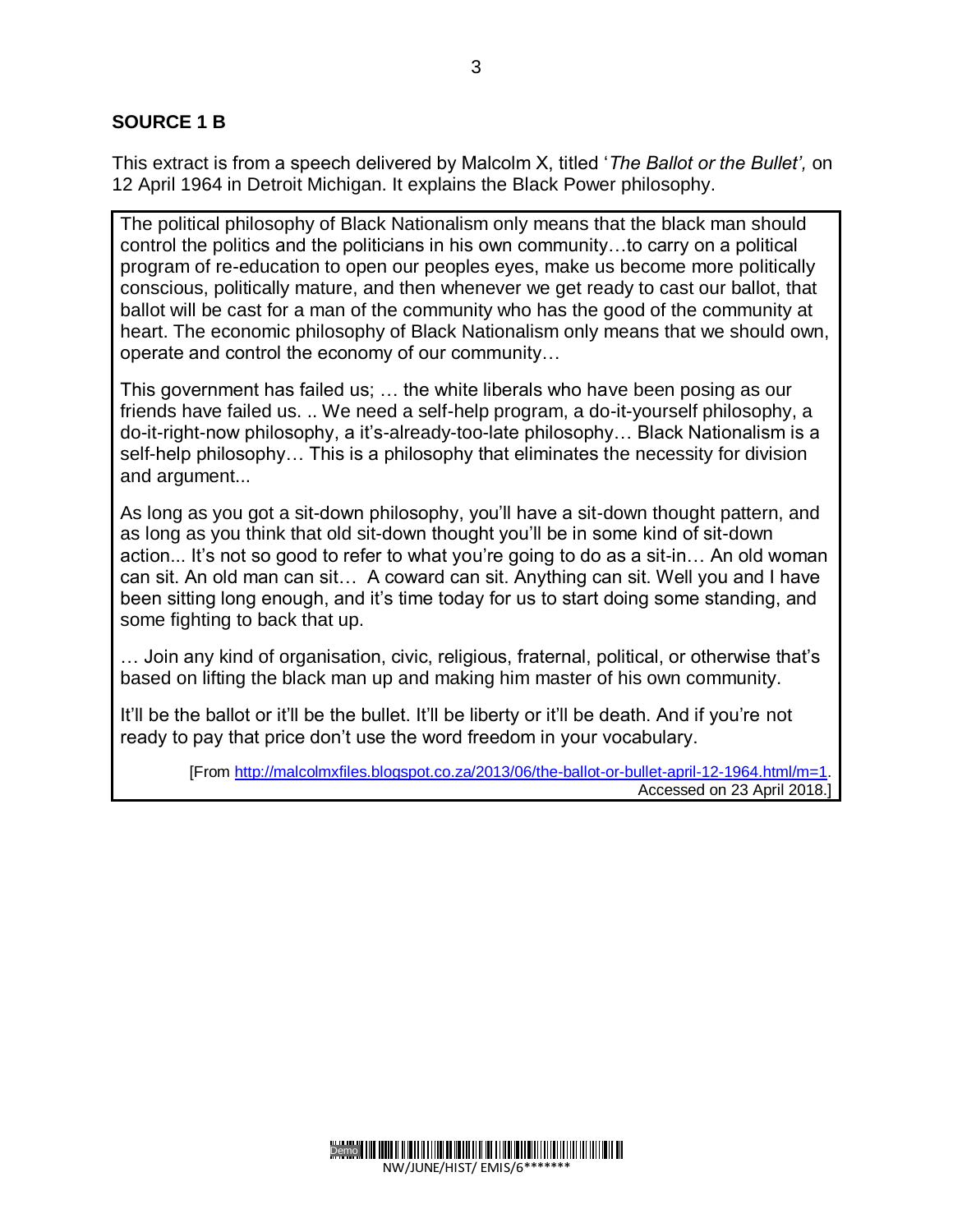#### **SOURCE 1 C**

This photograph depicts the founders of the Black Panther Party, Huey Newton and Bobby Seale in their party uniform.



[From www.gettyimages.com>photos>black-panther-party. Accessed on 03 May 2018.]



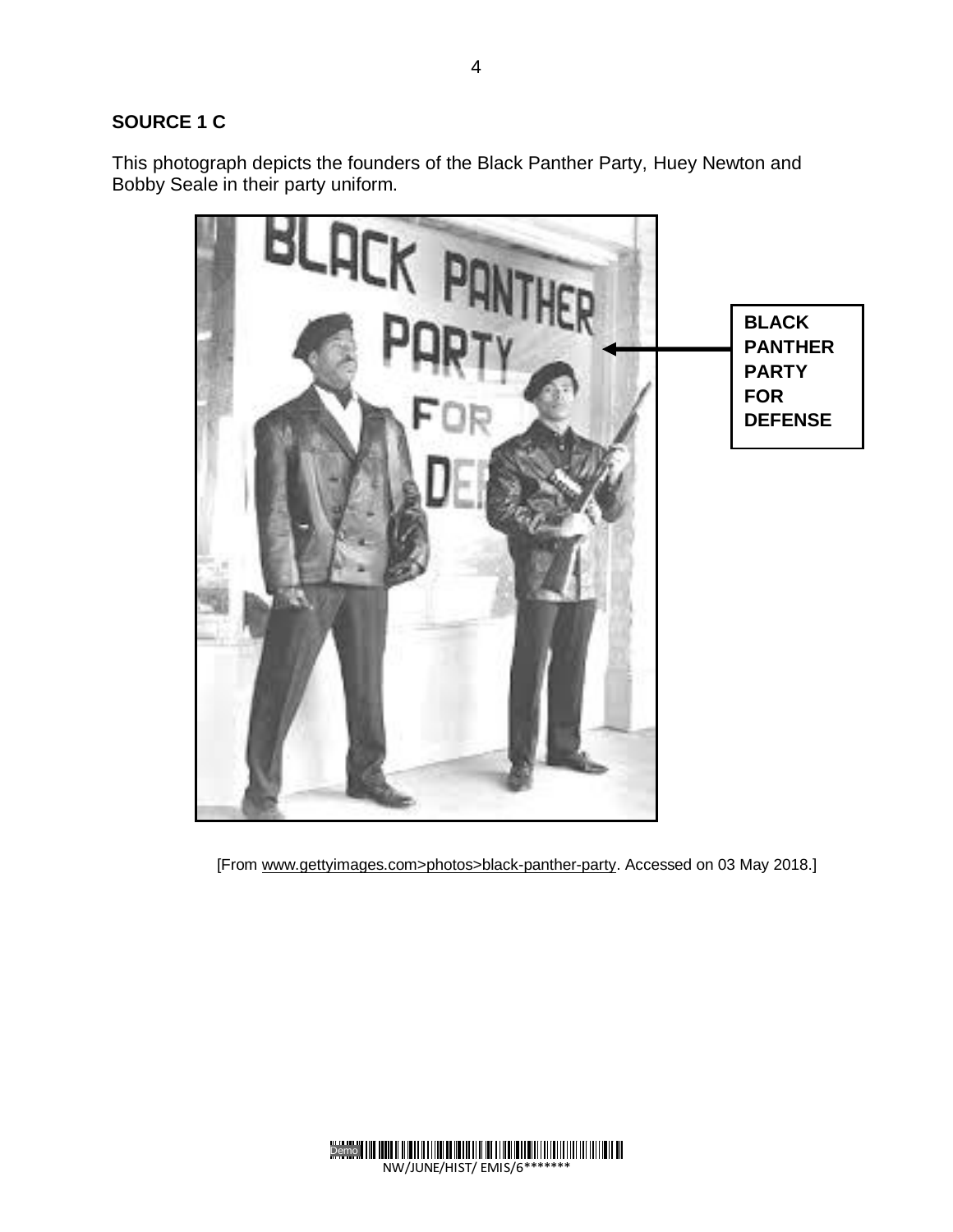#### **SOURCE 1 D**

This source is an extract from an interview conducted by the Blackside Incorporated (for Washington University) with Bobby Seale on 4 November 1988. He reflects on the formation of the Black Panther Party and its philosophy in the 1960s.

**INTERVIEWER:** Okay, how did you come up with the symbol and the name Black Panther?

**BOBBY SEALE:** Actually we had written the Ten-Point Platform and Program of the organisation but yet didn't have a name. A couple of days later, Huey Newton and I was trying to figure out why was that on a Lowndes County Freedom Organisation, it was Lowndes County, Mississippi, a pamphlet that we had, why they had this charging Black panther as logo. And, Huey come up with some notion that if you drive a panther into a corner, if he can't go left and he can't go right, then he will tend to come out of that corner to wipe out or stop its aggressor. So, I said, 'That's just like Black people. All the Civil Rights people are getting brutalized across this country for exercising the First Amendment of the Constitution which is the law of the land, they can't go left'.

**INTERVIEWER:** Where did this philosophy of the Panthers come from? How were you influenced by Malcolm X?

**BOBBY SEALE:** Huey and I had been involved for some time, off and on, studying Black history... I was highly influenced by Martin Luther King at first and then later Malcolm X. Largely the Black Panther Party come out of a lot of readings, Huey and I putting scrutiny to everything going on in the United States of America. Like we must have subscribed to 20 some odd different periodicals, offbeat periodicals like the Liberator, Freedom Ways, what have you, even some periodicals out of Africa…

**INTERVIEWER:** Did Malcolm X have a particular influence on the Panthers?

**BOBBY SEALE:** Malcolm X had a particular influence on the Panthers in the sense that earlier he had stated that the Civil Rights people down south who were exercising the First Amendment of the Constitution… were going to be violated by racists and every Black man who has a shotgun in his home has a right to defend himself. …

[From [http://digital.wustl.edu/e/eii/eiiweb/sea5427.0172.147bobbyseale.html.](http://digital.wustl.edu/e/eii/eiiweb/sea5427.0172.147bobbyseale.html) Accessed on 11 April 2018.]